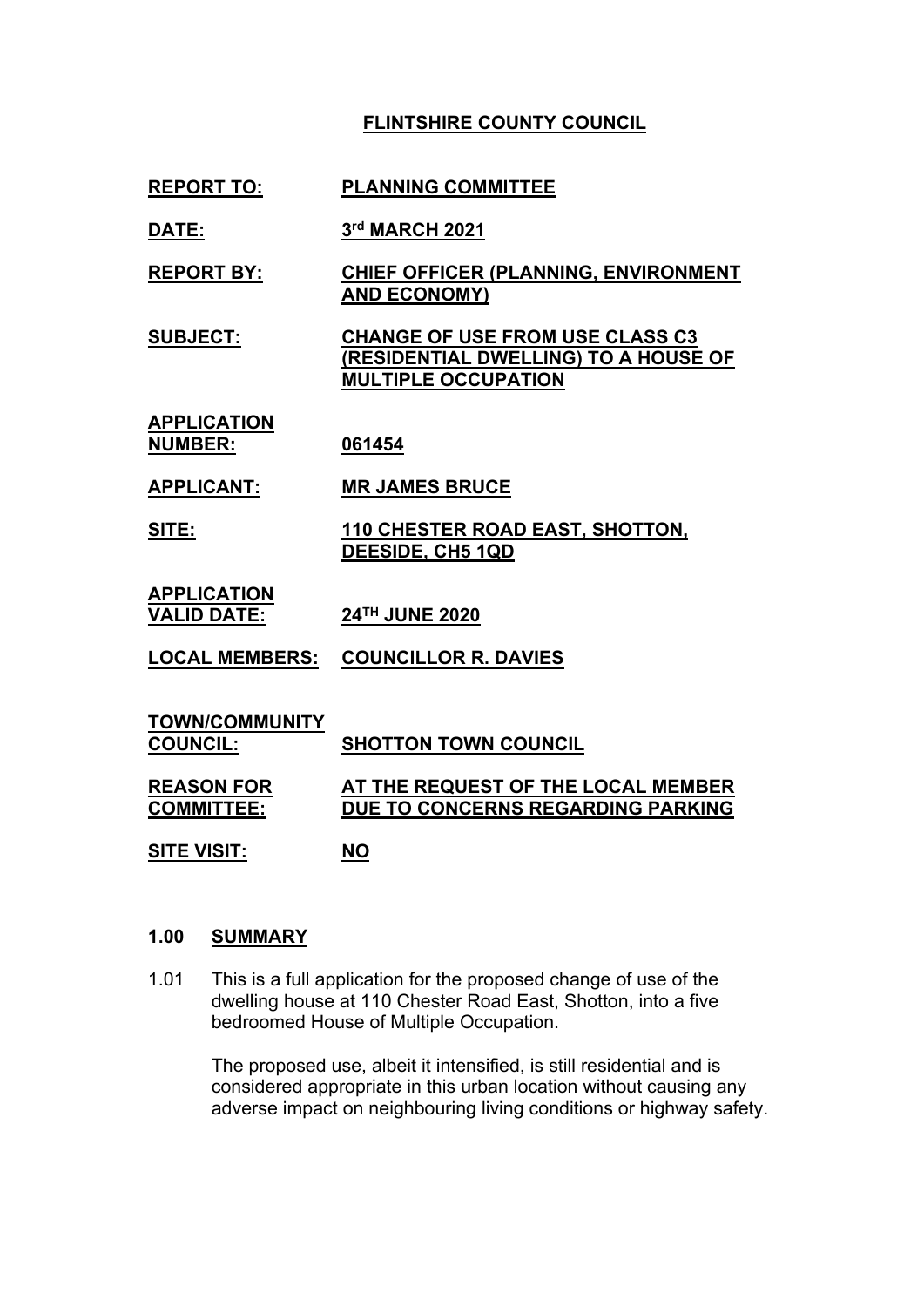# **2.00 RECOMMENDATION: TO GRANT PLANNING PERMISSION, SUBJECT TO THE FOLLOWING:-**

- 2.01 Time limit on commencement
	- Compliance with approved plans

# **3.00 CONSULTATIONS**

3.01 Local Member

Councillor Ron Davies – Requests committee determination due to concerns over car parking provision

Shotton Town Council No response received at time of writing report

#### Highways Development Management

No objection as the application site is in a sustainable location with easy access to public transport. It is considered that a recommendation of refusal on the basis of a lack of parking facilities may not be justified at appeal.

Community and Business Protection No observations to make regarding the proposal

Clwyd Powys Archaeological Trust No archaeological implications for the proposed development at this location

Natural Resources Wales

The Flood Consequences Assessment (FCA) submitted demonstrates that due to the nature of the development, the assessment and consideration of flood risk provided and the measures to reduce its impact (i.e. the provision of a first floor communal area) any previous objections have been removed.

# **4.00 PUBLICITY**

- 4.01 Neighbour notification letters posted. Five letters of objection received raising the following matters:
	- The four semi-detached houses located at this address are an isolated settlement within the town where development proposals should be considered very carefully. The inclusion of a House in Multiple Occupation (HMO) would ruin the character of the isolated settlement and would overwhelm it. The scale and intensity of use would not be compatible with the existing building, adjoining and nearby houses, resulting in an impact on community cohesion.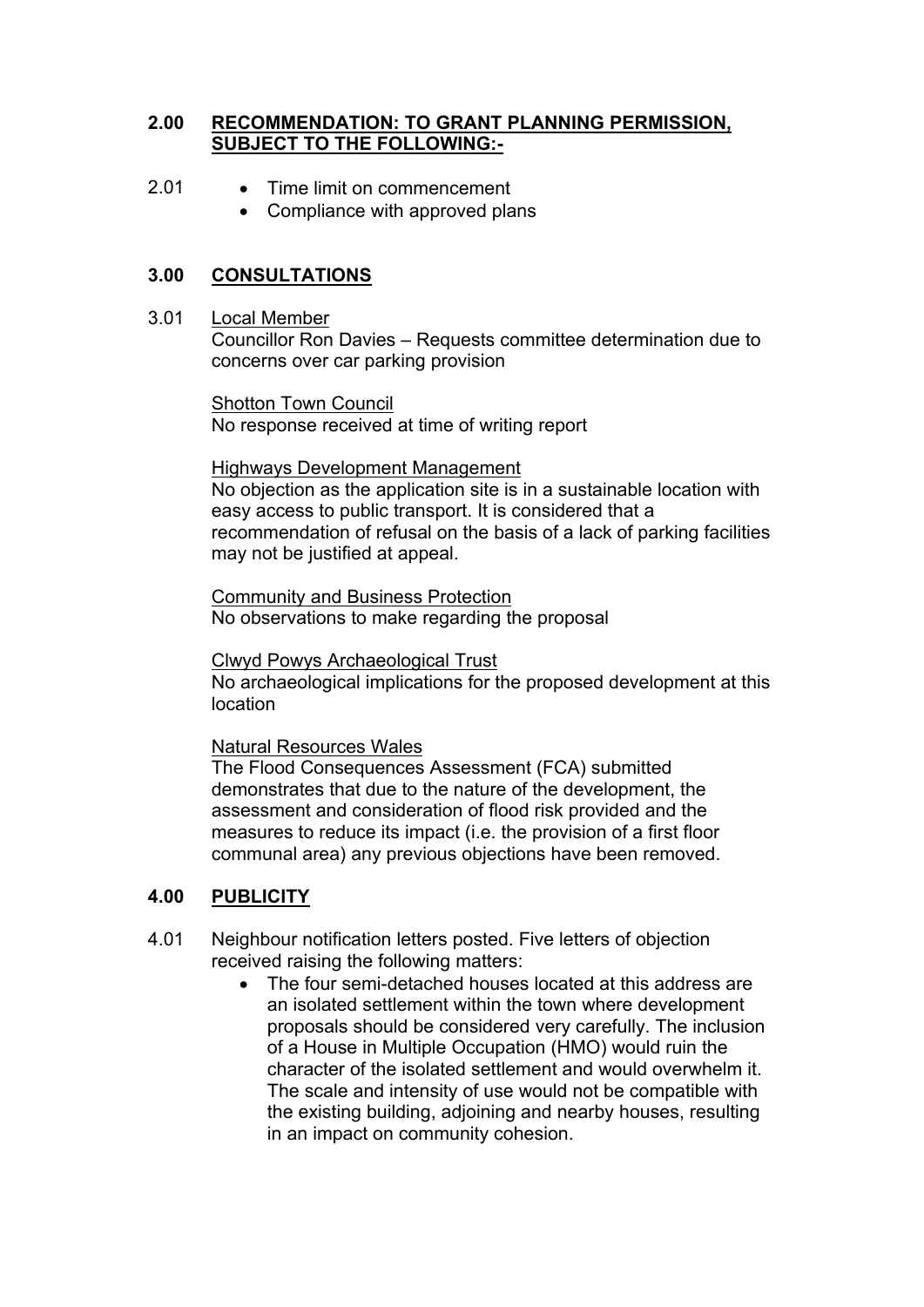- Social impacts include antisocial behaviour, comprising not only serious incidents, but also endemic low-level antisocial behaviour such as noise nuisance
- HMO houses are harbouring drugs and crime into the area. Covid 19 is not being adhered to and putting residents at high risk
- Inadequate provision for off street parking
- The proposed bus lane could reduce any existing on street parking currently utilised

# **5.00 SITE HISTORY**

5.01 No relevant planning history

# **6.00 PLANNING POLICIES**

6.01 Flintshire Unitary Development Plan GEN1- General Requirements for Development GEN2- Development within settlement boundaries AC13- Access and Traffic Impact AC18- Parking provision and new development

# **7.00 PLANNING APPRAISAL**

# 7.01 Introduction

This is a full application for the proposed change of use of the residential dwelling at 110 Chester Road East, Shotton, into a five bedroomed House of Multiple Occupation. The main issues to consider in determination of this application are the principle of the development in this location, impact on neighbouring amenity and highway safety.

#### 7.02 Site Description

The application site is a rectangular parcel of land located within the settlement boundary of Shotton as defined in the Flintshire Unitary Development Plan. The site is formed of a four bedroomed semidetached dwelling with single detached garage to the rear. Pedestrian access is available at the front of the dwelling, where there is also a small garden. The main private amenity space is located to the rear.

7.03 The site is located in a prominent position on the B5129 Chester Road West. To the east of the application site are three residential dwellings of a similar design. A large retail unit and petrol filling station are located to the west; playing fields are located to the south and Deeside Retail Park is located to the north.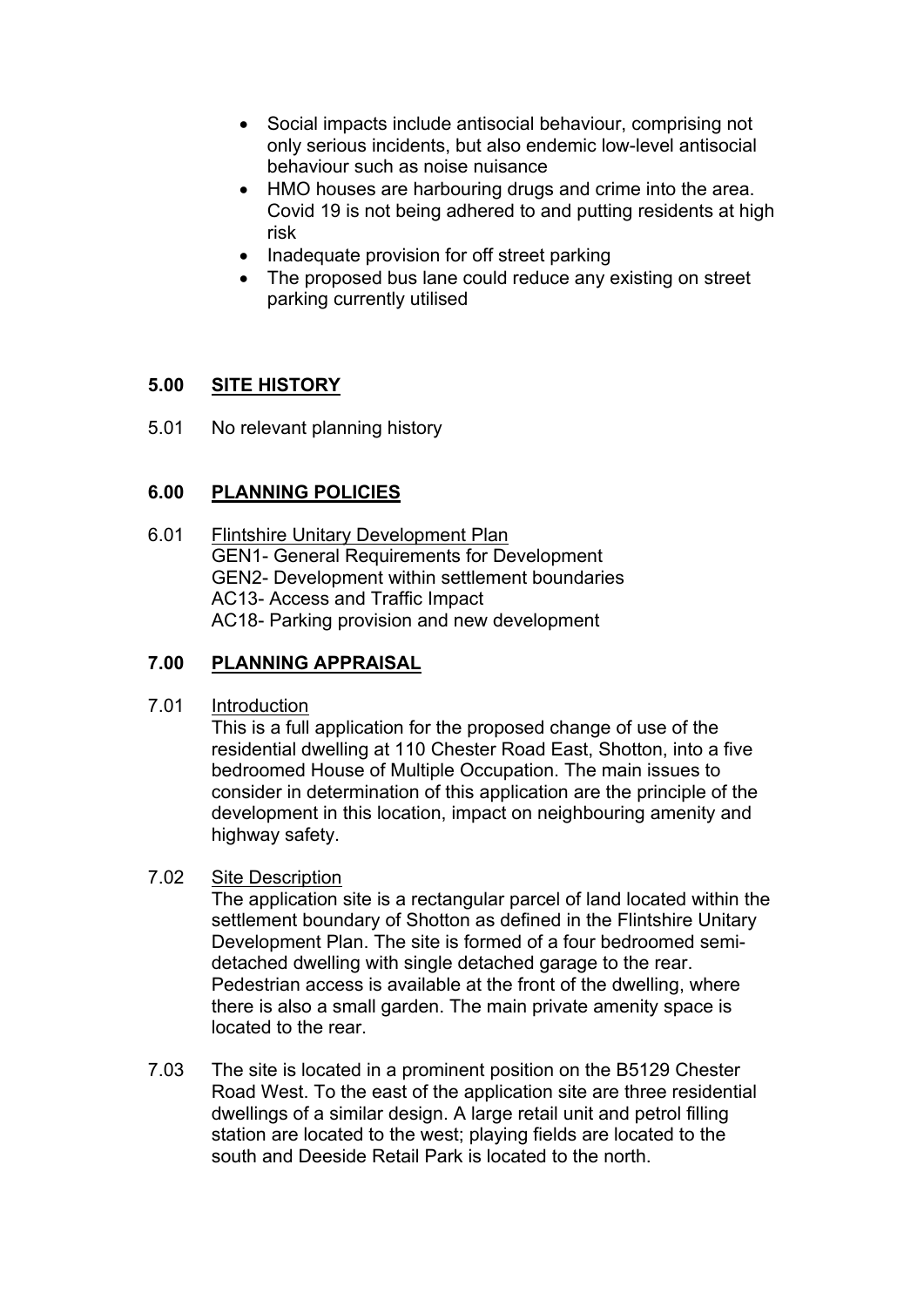### 7.04 Proposed Development

The application proposes internal alterations to the dwelling to change the use from a four bedroomed dwelling to a five bedroomed House of Multiple Occupation. On the ground floor are proposed two bedrooms with a communal space, kitchen and w.c. whilst on the first floor are the remaining three bedrooms and two bathrooms.

No external alterations are proposed.

#### 7.05 Principle of Development There are no specific policies within the Flintshire Unitary Development Plan relating to Houses of Multiple Occupation. Accordingly the main policies to consider are GEN1 and GEN2.

- 7.06 The lawful use of the property is that of a private dwelling (Class C3). The proposed use is a similar residential use albeit with the potential for a greater intensity of that use than may have been the case in the original 4 bedroom house. Whilst the application site and neighbouring three dwellings are a cluster of residential buildings, there are other residential dwellings within a very close proximity. The location has an urbanised character to it and accordingly a House of Multiple Occupation is considered to harmonise with this.
- 7.07 The application site is considered to be in highly sustainable location, with easy access to public transport and cycling routes. In addition, there are numerous amenities within a very close proximity.
- 7.08 Concerns have been raised that the proposed development will bring about a rise in noise pollution. The communal area and kitchen are located to the west of the property farthest away from the neighbouring dwelling. In addition, there is no evidence to substantiate that the volume of noise from this development would be significantly greater than any other residential use in this urban location.
- 7.09 Overall, it is considered that the proposed change of use to a House of Multiple Occupation accords with policies GEN1 and GEN2 and is therefore considered acceptable in principle.

#### 7.10 Highway Issues Concerns are raised through the Local Member and in the objection letters received with regards to on-street parking issues that currently exist near the application site and that the proposed use will worsen those matters

7.11 There are no parking standards adopted for Houses in Multiple Occupation but Members are made aware of recent appeal decisions in Flintshire where reference was made to the Residential Car Parking Research undertaken by the Department for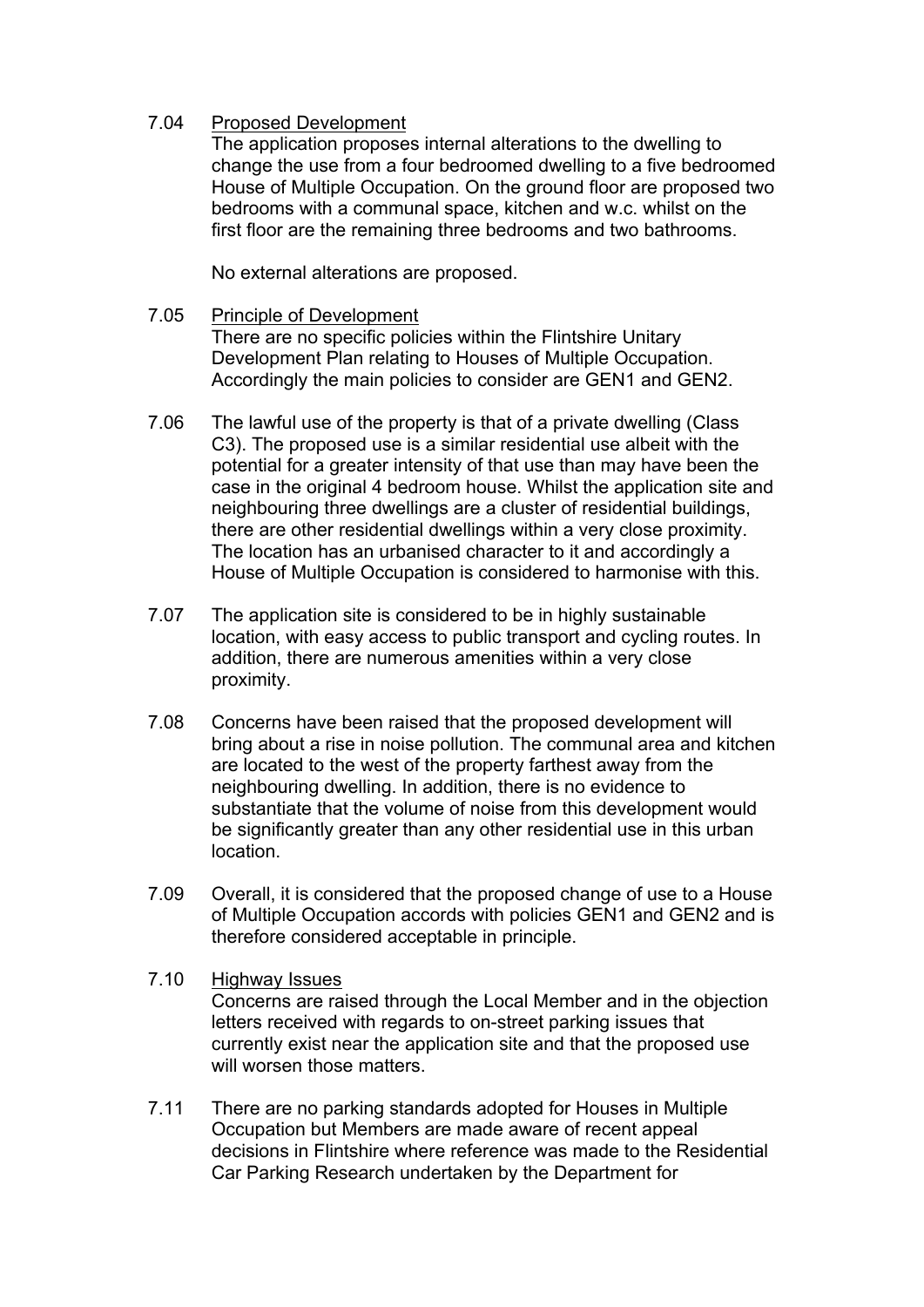Communities and Local Government in 2007. Whilst this research was undertaken in an English context, it nonetheless provides an evidenced indication of the likely traffic generation of an HMO. In this case a five bedroomed HMO is likely to require the same car parking provision as a three bedroomed dwelling.

7.12 Currently, the application site benefits from a single detached garage at the rear of the dwelling. This garage is to be retained and utilised. When considering that the proposal would lead to a minimal amount of additional occupiers than the current 4 bedroom family home, the on street parking problems would not be significantly exacerbated to warrant the refusal of planning permission.

#### 7.13 Flood Risk

The development lies entirely within Zone C1 as defined by the Development Advice Map (DAM) referred to under Technical Advice Note (TAN) 15 Development and Flood Risk (July 2004).

- 7.14 The planning application proposes a retention of the site's highly vulnerable land use consisting of a change of use from a residential dwelling to Housing with Multiple Occupancy (HMO). However, the development would result in an increased vulnerability compared to the existing building use, mainly due to the provision of ground floor bedrooms.
- 7.13 A Flood Consequences Assessment (FCA) was submitted in support of the application and demonstrates that the site is at significant flood risk. The FCA identifies the landing area as a communal space for residents using ground floor bedrooms, recommends flood resistance and resilience measures, and the development of a flood plan. Natural Resources Wales support the recommendations made in the FCA, however they note that flood resistance measures are unlikely to be effective in the event of a breach flood event. Accordingly, whilst the site is not in strict compliance with TAN15, due to the nature of development, the assessment and consideration of flood risk provided and with measures to reduce its impact (including the provision of a suitable upper floor communal area) any objections with regards to possible flood risk have been removed. The proposed development is considered to be compliant with policy EWP17 of the Flintshire Unitary Development Plan.

### 7.14 Other Matters

Concerns have been raised that the proposed use will bring about an increase in crime and anti-social behaviour. There is no planning policy requirement which controls the type and volume of residential accommodation. There is also no evidence to substantiate claims that Houses of Multiple Occupation generate greater levels of crime than any other residential use.